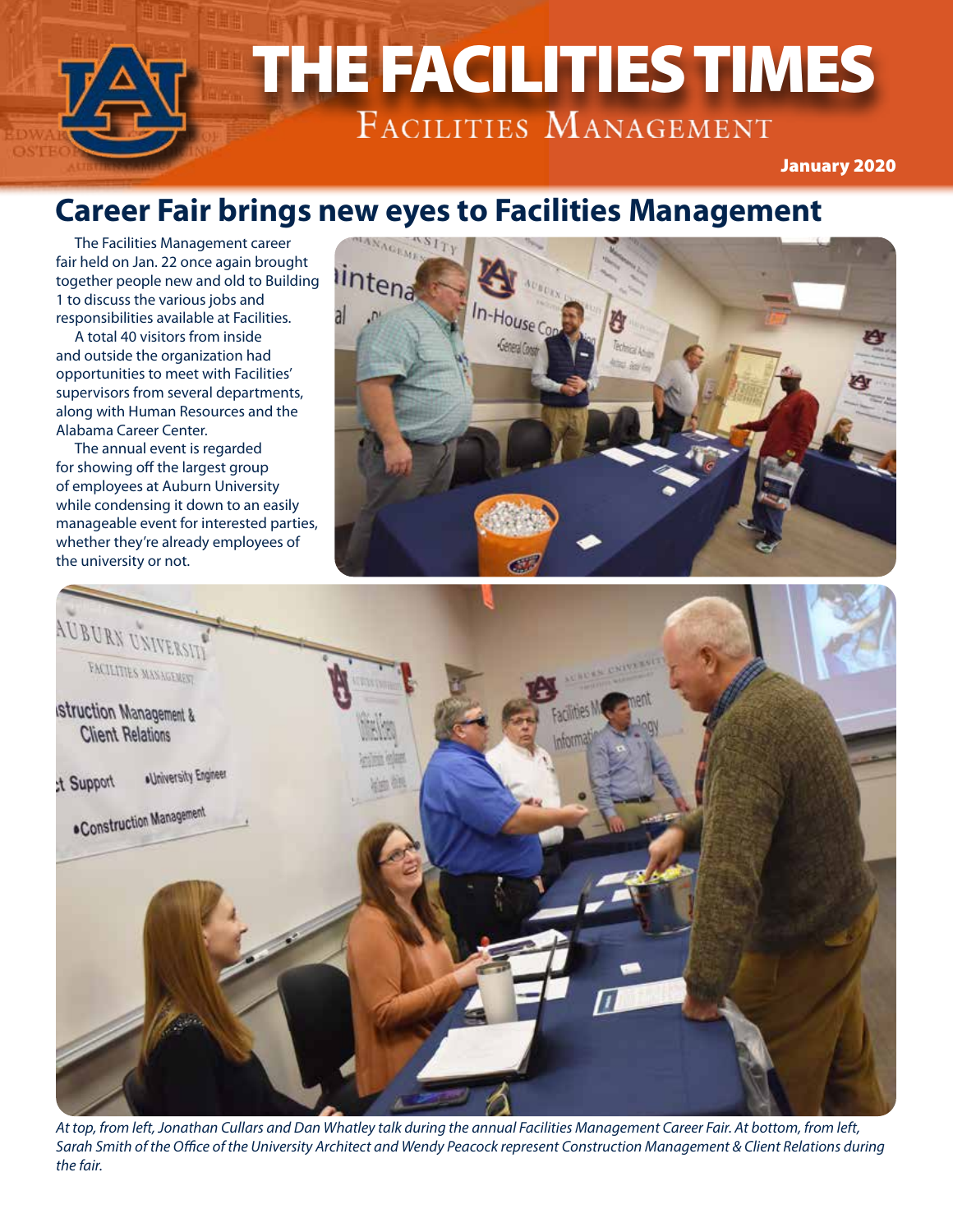## **Employee Information to be released in newsletter**

Beginning with the February issue of the Facilities Times newsletter, the monthly Employee Information communications will be released only through the newsletter.

The information provided by the Office of Employee Engagement will be provided on the back page of each issue.

The information provided by the

Office of Employee Engagement is important for each employee. From job openings to general announcements and training schedules, much of the information is necessary for each Facilities employee to be aware. Placing them in the newsletter will allow them to be more easily located for all employees, as well as allow the information to be

viewed multiple times throughout each month as necessary.

These announcements are gathered by the Facilities Management Office of Employee Engagement. Submit announcements via email to Cynthia Baccus at geercyn@auburn.edu.

# **Tech Tuesdays now being offered by Facilities IT**

The Facilities Management IT Department held its first weekly Tech Tuesdays event on Feb. 4.

The one-hour sessions are meant to introduce new topics each work concerning best practicies with university technology available for use by Facilities Management.

On Feb. 4, IT members discussed best communication tools and practices based on different siuations, as well as additional features concerning Outlook and Teams.

In the coming weeks, IT is expected to offer weekly courses on:

• Box features and best practices.

• iPad tips and tricks for business productivity.

- Information on Office 365.
- Useful computer tips, tricks and

shortcuts.

• Video conferencing tools and best practices.

• What to watch out for concerning spam and phishing attempts.

The weekly events will be held each Tuesday, unless mentioned, from 1-2 p.m. in Training Room A. A calendar invite will be sent out prior to each training.

# **February Construction Update available**



*The rehearsal hall of the new Goodwin Hall Band Rehearsal addition is on full display on the front cover of the February Construction Update. It can be viewed at aub.ie/constructionupdates.*

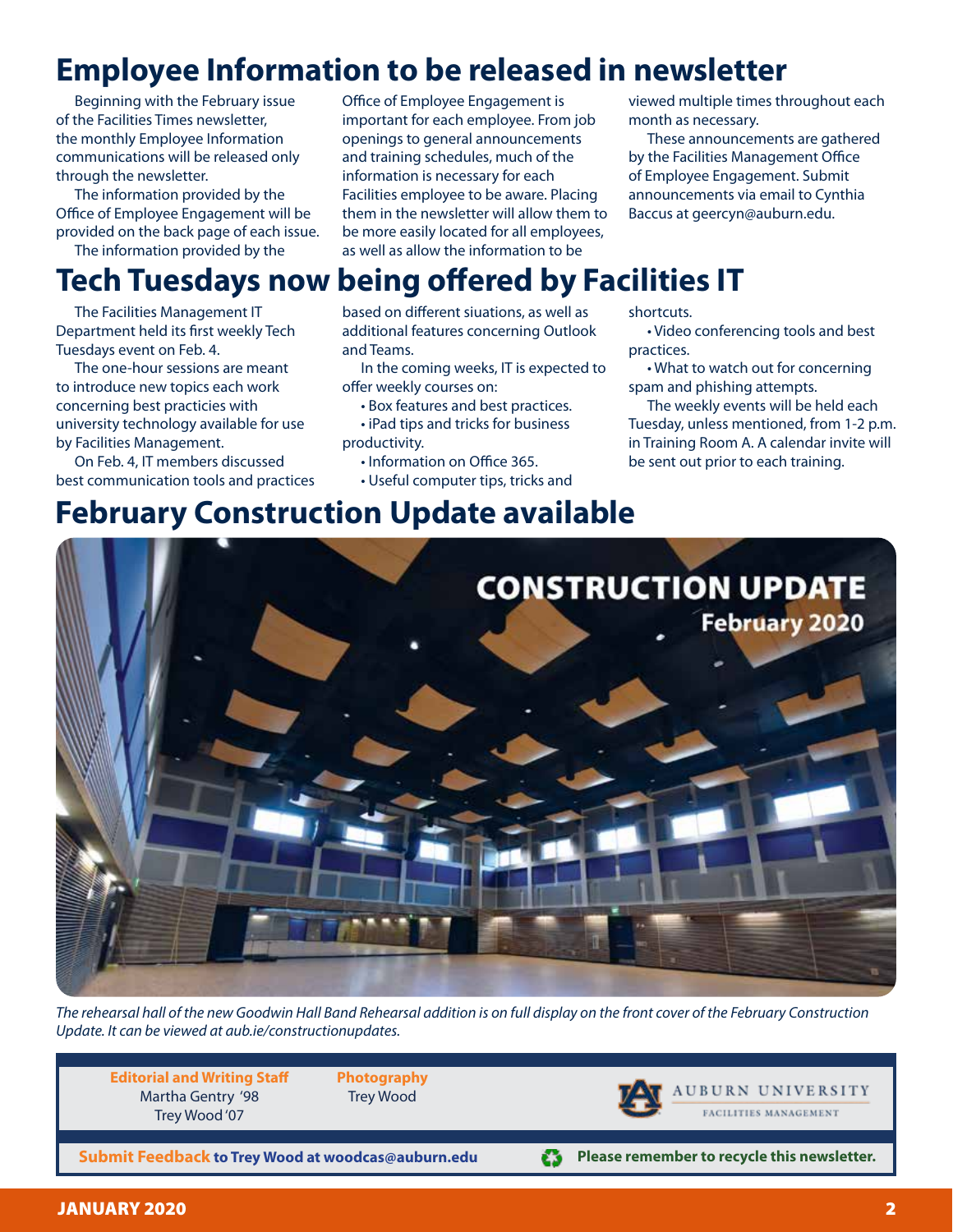#### **Deer hunt leads to employee engagement**



Electrical Distribution employees earned themselves several moments of reflection and a morning of good hunting during an employee engagement event on Jan. 20.

Ruffin Duncan, Wess Burt and Chad Morgan went out on their excursion on Martin Luther King Day as a way to come together as a group while working at Auburn.

"I wanted to do something to get our crew closer," Duncan said. "We hunted Monday morning, and Wess Burt got his first buck. Then I cooked lunch for everyone with the help of my daughter and fiancé."

Michael Greenlee also had lunch with the group that afternoon.

The group had a good afternoon and celebrated by being together and learning from one another, true measures of engagement.

"I feel like more departments should do something like this," Duncan said. "We had a wonderful weekend."